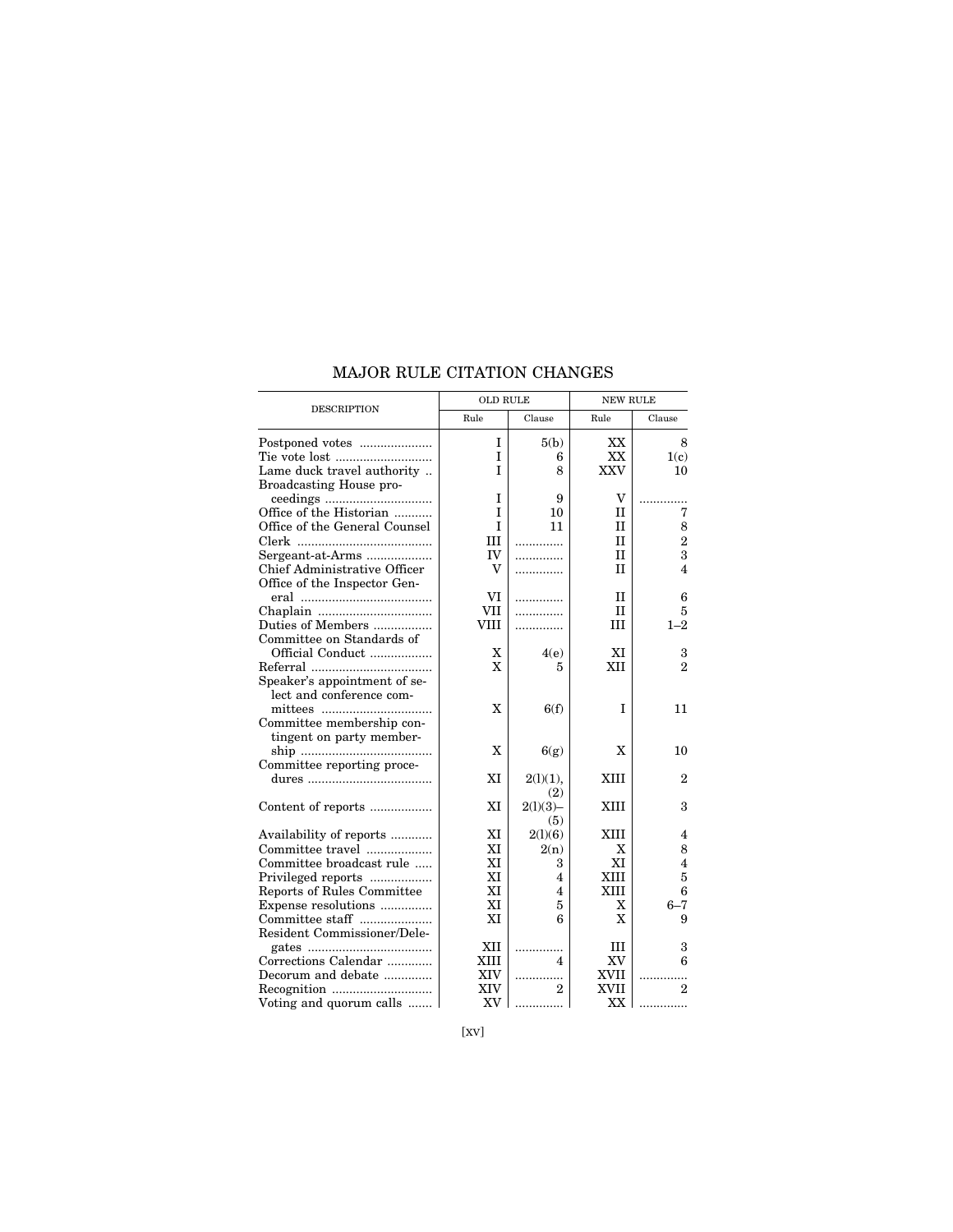|                               | <b>OLD RULE</b> |         | <b>NEW RULE</b> |                         |
|-------------------------------|-----------------|---------|-----------------|-------------------------|
| <b>DESCRIPTION</b>            | Rule            | Clause  | Rule            | Clause                  |
| Dilatory motions on suspen-   |                 |         |                 |                         |
|                               | XVI             | 8       | XV              | 1                       |
| Dilatory motions              | XVI             | 10      | XVI             | 1                       |
| Previous question             | XVII            | .       | XIX             | 1                       |
| Motion to recommit            | XVII            | 1       | XIX             | $\overline{2}$          |
| Reconsideration               | <b>XVIII</b>    |         | XIX             | 3                       |
| Amendments                    | XIX             | .       | XVI             | 6                       |
| Senate amendments             | XX              | .       | XXII            | $1 - 6$                 |
|                               | XXI             | 1       | XVI             | 8                       |
| Content of reports on appro-  |                 |         |                 |                         |
|                               | XXI             | 3       | XIII            | 3(f)                    |
| Private claims                | XXI             | 4       | XII             | 2(d)                    |
| Appropriations in legislation | XXI             | 5(a)    | XXI             | 4                       |
| Reappropriations              | XXI             | 6       | XXI             | 2(a)(2)                 |
| Printing of appropriations    |                 |         |                 |                         |
|                               | XXI             | 7       | <b>XIII</b>     | 4(c)                    |
| Reserving points of order on  |                 |         |                 |                         |
| appropriation bills           | <b>XXI</b>      | 8       | XXI             | 1                       |
| Transportation obligation     |                 |         |                 |                         |
|                               | XXI             |         | XXI             |                         |
|                               | XXII            | 9<br>4  | XII             | 3<br>7                  |
|                               | XXII            | 5       | XIII            | 7                       |
| Resolutions of inquiry        |                 |         |                 |                         |
| Committee of the Whole        |                 |         |                 |                         |
|                               | XXIII           | .       | XVIII           | .                       |
| Order of business             | XXIV            | .       | XIV             | .                       |
| Unfinished business           | XXIV            | 3       | XIV             | 3                       |
| Private Calendar              | XXIV            | 6       | XV              | 5                       |
| Calendar Wednesday            | XXIV            | 7       | XV              | 7                       |
| District business             | XXIV            | 8       | XV              | $\overline{\mathbf{4}}$ |
| Priority of business          | XXV             | .       | XIV             | .                       |
| Unfinished business in com-   |                 |         |                 |                         |
|                               | XXVI            | .       | XI              | 6                       |
| Suspension of the rules       | <b>XXVII</b>    | $1 - 2$ | XV              | 1                       |
| Discharge motions             | XXVII           | 3       | XV              | $\overline{2}$          |
| Conference reports            | XXVIII          | .       | XXII            | $7 - 12$                |
|                               | XXIX            | .       | XVII            | 9                       |
|                               | XXX             |         | XVII            | 6                       |
| Hall of the House             | XXXI            | .       | IV              | 1                       |
| Admission to the Floor        | XXXII           | .       | IV              | $2 - 5$                 |
| Admission to the galleries    | XXXIII          | .       | IV              | 6                       |
| Campaign contributions on     |                 |         |                 |                         |
|                               | XXXII           | 5       | IV              | 7                       |
| Official Reporters and the    |                 |         |                 |                         |
|                               | XXXIV           | .       | VI              |                         |
| Pay of witnesses              | XXXV            | .       | ΧI              | 5                       |
| Records of the House          | XXXVI           | .       | VII             | .                       |
| Withdrawal of papers          | XXXVII          | .       | VII             | 7                       |

## MAJOR RULE CITATION CHANGES—Continued

[XVI]